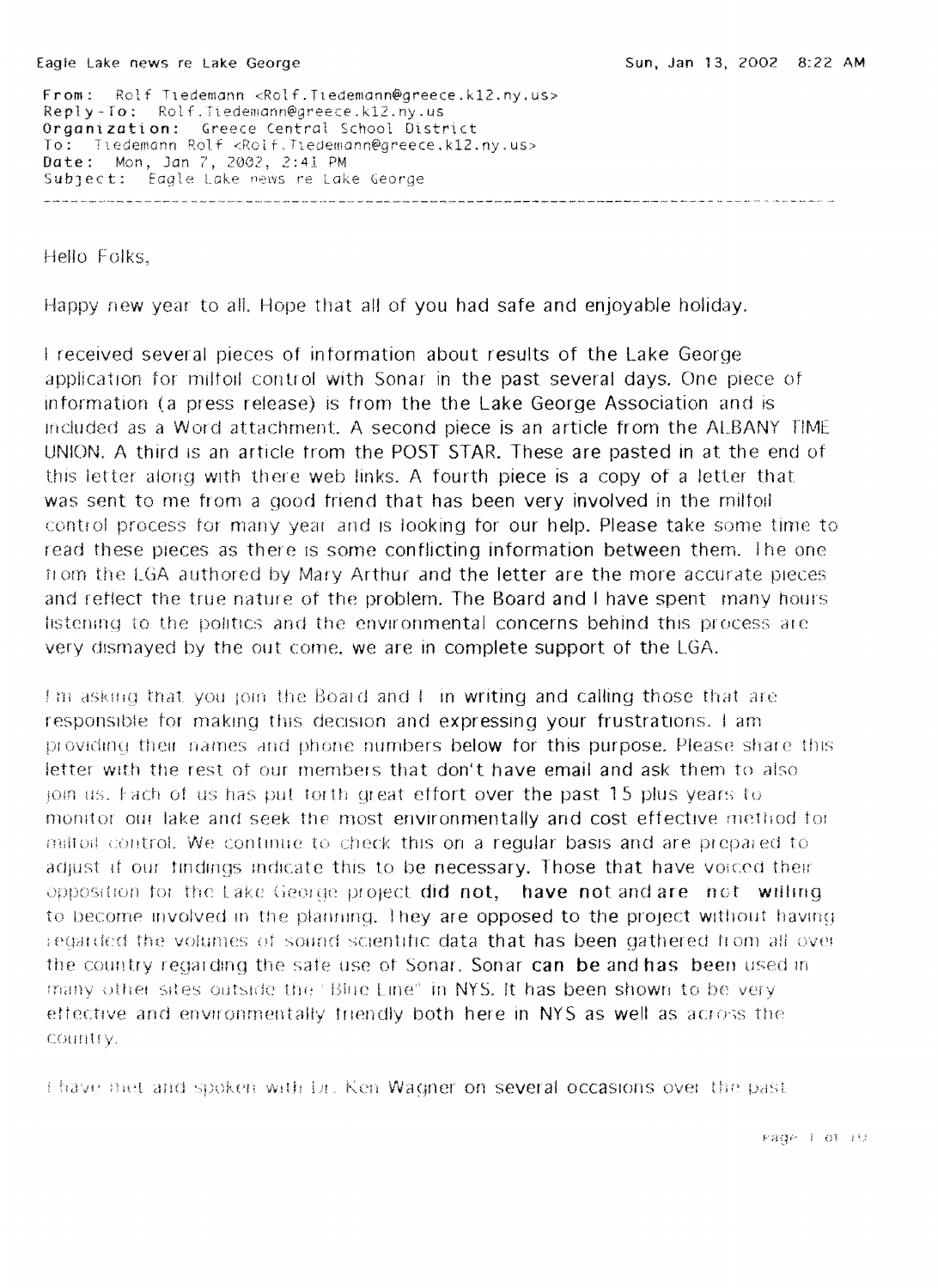several years and would explicitly trust his judgment with the original proposed methods of milfoil control. The out come of this settlement, while it allows the use of Sonar in a very limited and crippled method in Lake George is not going to do us or others facing a milfoil problem any good. In the crippled application site, Sonar is, as stated, likely to fail due to the low dosage rate in a mixing water body. In the remaining site the application stipulations have priced the control method at such an elevated level that it will never be able to be used at any other site. You could probably hand harvest the milfoil one plant at a time for less money then the restrictive application process that is proposed in the settlement stipulates. The cost for this project started at an estimated \$5,000 per acre cost and is now in the \$62,000 range. If these figures were applied to Eagle Lake it would take a project that is currently estimated in the \$150,000 range and place it in the \$2.5 million range. In addition to this the settlement calls for waiting until all of the results are in from Lake George before any other permits can be considered. The monitoring stipulations for Lake George are for 5 years, this means the soonest that anything on our lake can take place is 2007. By this time the environmental damage that is being done each year by the milfoil might not be reversible. It also gives the plant another 5 years to be spread to other lakes that are currently not affected. The question I have is how long are they/ we going to allow Eagle Lake and the many others that have milfoil to be the breeding ground for this contagious plant. We were involved with the ARC, Adirondack Research Consortium, until July 2001 when for lack of leadership/ interest they fell apart on this topic. It was our hope that, since they had brought the interested parties of the DEC, APA, DOS and lake associations etc. together that these folks might be able to work as a united group. This was not the case with this settlement and as such many concessions were made that will have long lasting negative impacts on our environment.

Again, please take a few minutes, think about how beautiful Eagle Lake is and how much it means to all of us, and jot down a few thoughts about what will happen to our treasured lake if nothing is done to control the spread of milfoil. Remember it will be 2007 at a minimum before we can even think about submitting an application. The Adirondack Park Agency and the DEC had their chance to use sound scientific facts and a united front to move this process forward and they didn't. Let them know your disappointment in this. They have a meeting on January 11, 2002 to vote on the settlement.

## APA

Mr. Dick Le Febvre Adirondack Park Agency PO Box 99 Raybrook, NY 12977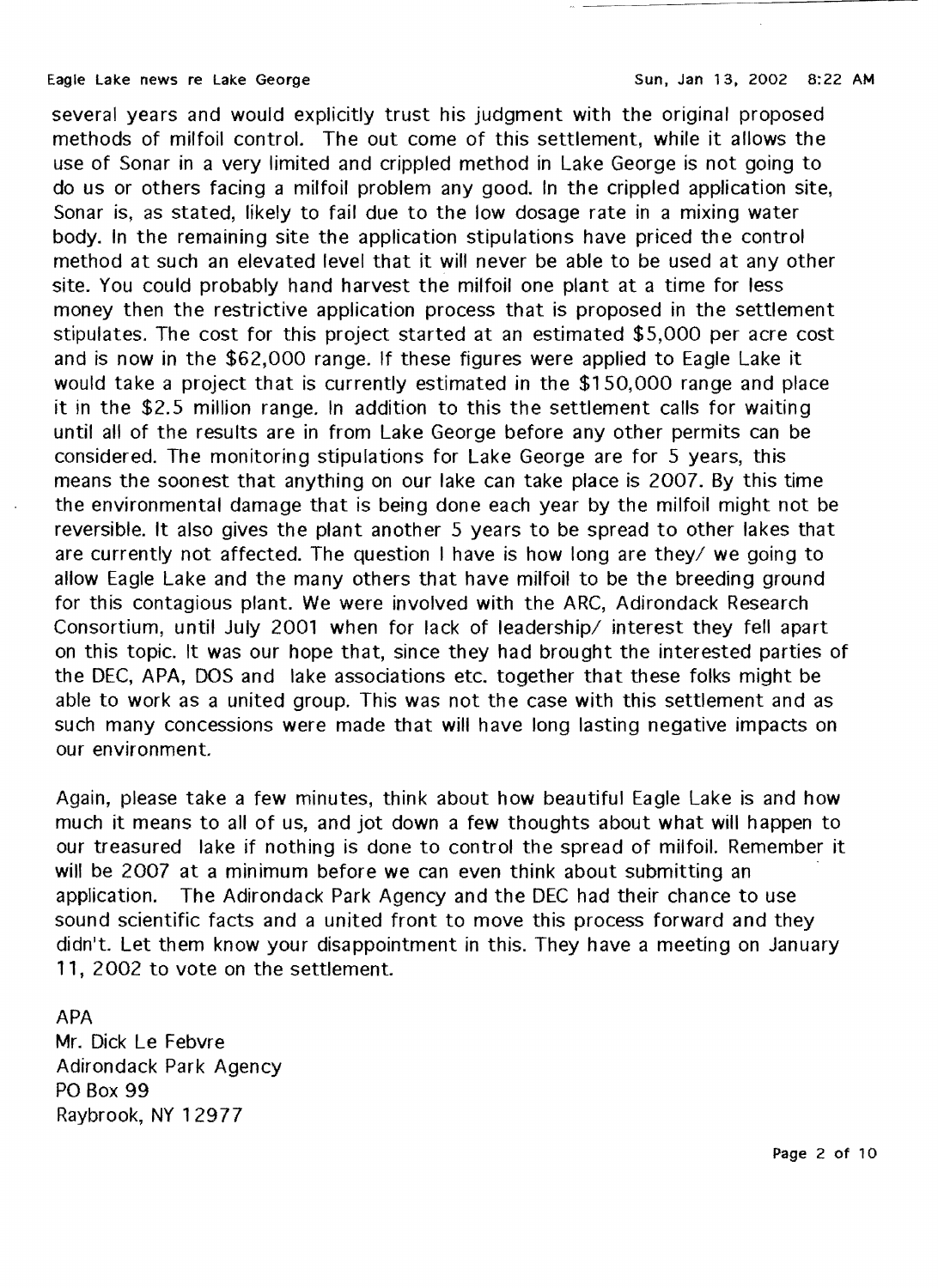Eagle Lake news re Lake George Sun, Jan 13, 2002 8:22 AM

518891.4050

DEC Ms. Erin Crotty Commissioner NYS DEC 625 Broadway Albany, NY 12233-1011 518 402.8540

Governor can be done on the internet at http://www.state.ny.us/governor/

If you need further information on this topic please contact me and I will help to the best of my ability.

Rolf Tiedemann President Eagle Lake Property Owners, Inc.

TIMES UNION Article (To read this article on line, go to:)

http://timesunion.com/ss.asp?s=74050&c=C

By DINA CAPPIELLO, Staff writer First published: Thursday, January 3, 2002

A precedent-setting plan to use a chemical weed killer in Lake George this spring was scaled back in a settlement, announced Wednesday, which could delay the use of herbicides elsewhere in the Adirondack Park.

The agreement reduces the project from 36 acres to 5 acres and slashes the concentration of the chemical used to kill the non-native weed Eurasian watermilfoil in one location by more than half. The estimated cost of the project -- \$347,000 -- is not expected to change.

two locations -- Moonlight and Paradise bays in Bolton -- will be

Page 3 of 10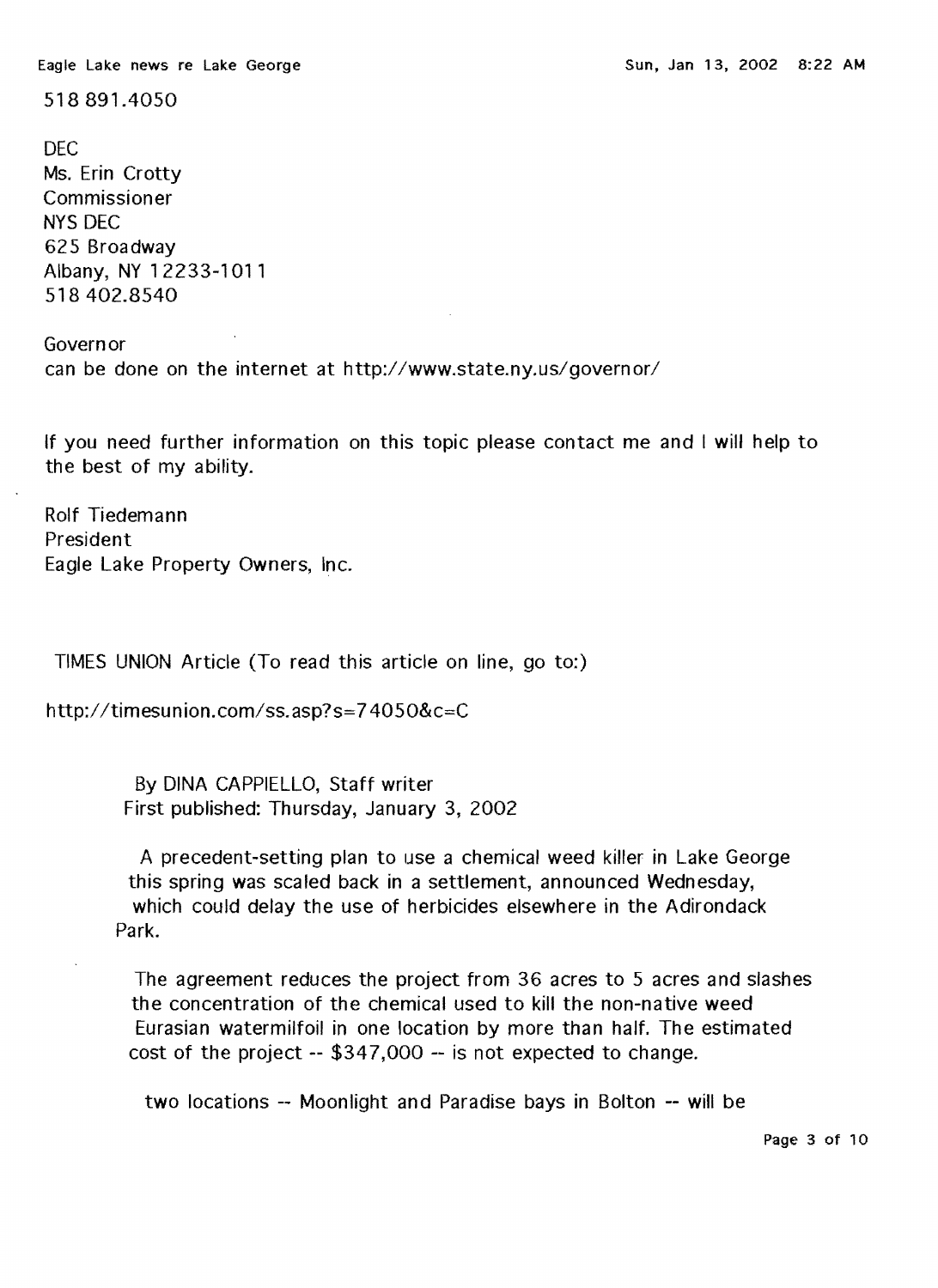treated under the settlement, which requires monitoring of native plants before and for five years after the chemical's use in the bays and at two untreated sites.

Proponents of Sonar viewed the settlement, scheduled for a vote by the Adirondack Park Agency board on Jan. 11, as a step in the right direction. Lake George would be the first lake in the 6 million-acre park to use chemicals to destroy Eurasian watermilfoil. Residents at up to 38 other lakes, including Eagle Lake and Brant Lake, would like to use it to solve similar infestations.

"It breaks through a barrier. I would expect we would have additional treatments in five years and other lakes would move ahead with their projects," said Michael White, executive director of the Lake George Park Commission, which applied for a permit to use Sonar a year ago. An initial plan to use the chemical, in 1986, failed to get approval because it was not yet registered in New York state.

But the Adirondack Council, which has lobbied against the project because Sonar can also kill native and threatened plant species and would set a precedent in the Adirondack Park, said it would use the agreement as leverage against other projects. "We would strongly argue to the Park Agency that no other permits be issued until we see the result of this experiment," said John Sheehan, a spokesman for the council, one of four parties that agreed to the stipulations negotiated since August when a legislative hearing was postponed for settlement talks.

The two others -- the Lake George Association and Residents Committee to Protect the Adirondacks -- refused to sign the agreement.

The LGA said the project didn't go far enough. While lowering the chemical concentration would better protect nontarget species, it could also jeopardize the effectiveness of the chemical to kill milfoil.

"The whole project as proposed has been compromised to the point where it is barely recognizable," said Mary-Arthur Beebe, executive director of the Lake George Association. "They are trying to convert this into a scientific research study instead of a proposal to kill milfoil."

Since 1985, milfoil has spread to 136 locations in the 28,OOO-acre lake. Nonchemical techniques, such as pulling it out by hand, mowing it with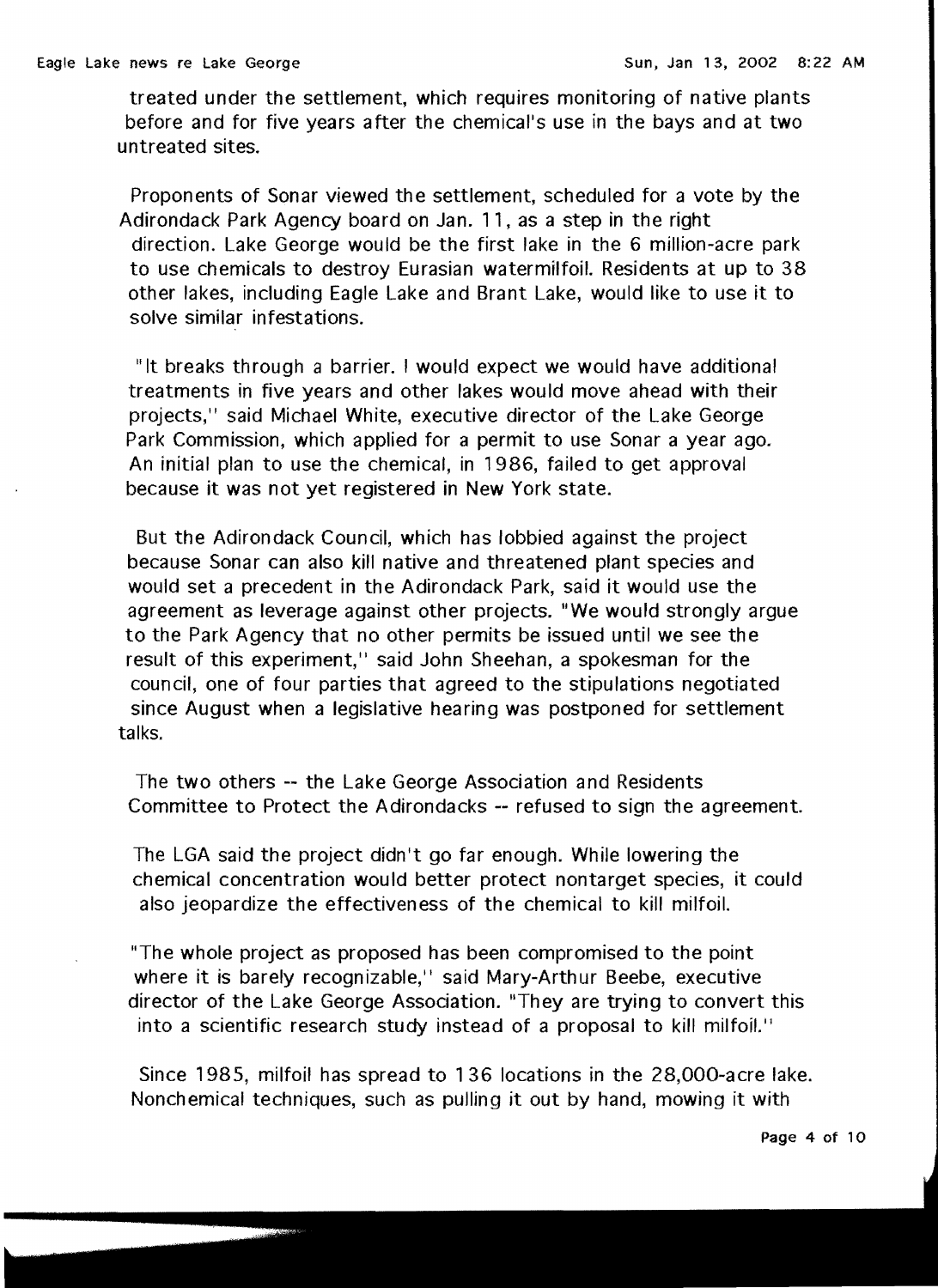an underwater combine and smothering it with plastic sheets, have narrowed the number of milfoil sites to 30 and have cost \$1.5 million.

The only hope for the remaining sites, where milfoil has formed dense beds that tangle swimmers, clog boat engines and cut off sunlight to other plants, is Sonar, proponents have argued.

While Sonar has been used on hundreds of New York's lakes since it was registered for use in 1995, all were full-lake treatments. Lake George would be one of only a few lakes in the country to cordon off sections with water-resistant curtains and apply the chemical.

Article from POST STAR ( To read this article on line, go to:)

http://poststar.net/archives/story.asp?storyid=761

Sonar to go in Lake George

Plan calls for herbicide to be spread in two bays to control milfoil

By JOHN GEREAU gereau@poststar.com

Published on 1/3/2002 THE POST-STAR

LAKE GEORGE -- The dueling parties in the issue of whether Sonar should be approved for use in Lake George have reached a compromise, agreeing to a dramatically scaled-back plan that affects just 5 acres and two bays of the

28,000-acre lake.

Lake groups had hoped to apply 2,000 pounds of the chemical fluridone -- better known by the brand name Sonar

-- to four milfoil-plagued bays and about 36 acres of the lake.

Under the settlement, lake officials would treat a 4.3-acre area of Paradise Bay and use a less concentrated

amount of Sonar in a 0.3-acre area in Moonlight Bay. Eliminated from the revised project are treatment plans for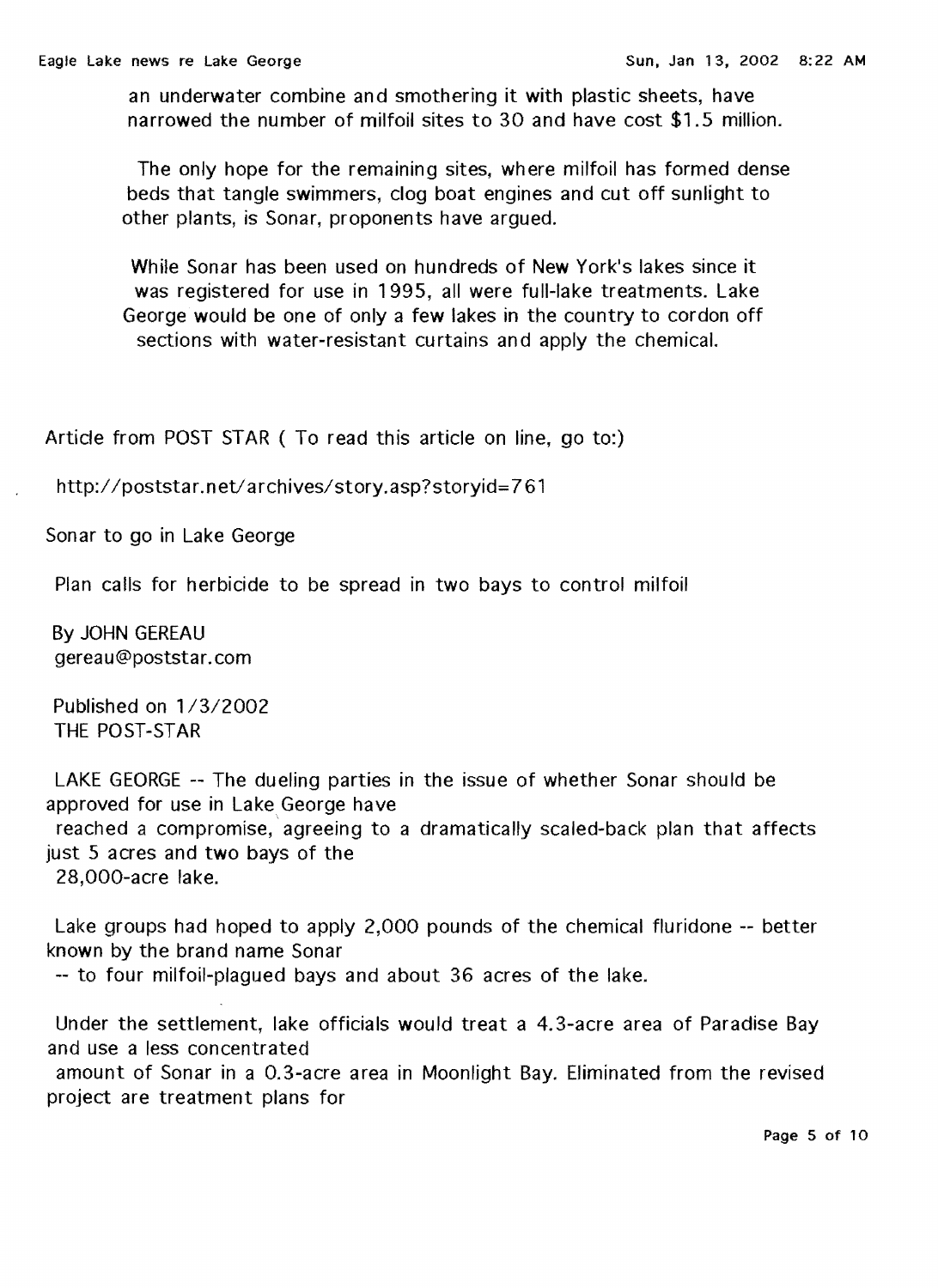Sawmill and West Tongue Mountain Bays.

The compromise sets the stage for the first-ever application of an aquatic herbicide in the Adirondack Park -

considered a large concession by environmental groups including the Adirondack Council, which believes chemical

pesticides should be used only as a last resort.

The plan will also be the first in the state to use specially designed curtains to contain Sonar to a specified area, rather than a lakewide treatment.

On Wednesday, Adirondack Council spokesman John Sheehan said the environmental group had a nurnber of concerns with the original plan.

Specifically, the watchdog group argued that lake officials hadn't completely exhausted alternative methods of controlling milfoil, such as hand harvesting, mechanical harvesting and using lake-bottom mats.

The council also expressed concern about Sonar's effect on native plant species, some of which are rare and

threatened, as well as the chemical's potential effect on drinking water intakes.

"It's our job to protect the Adirondack Park's natural resources and human communities," said Adirondack Council Executive Director Bernard Melewski in a written statement.

"If this is going to be the first use of an aquatic herbicide in an Adirondack lake, we wanted to be sure the project was done right."

The new plan addresses many of the Adirondack Council's concerns, Sheehan said.

Sheehan said neither treatment site abuts developed areas or water intakes, and neither has high concentrations of native or protected plants.

Officials of the Lake George Park Commission, which is heading the Sonar plan, said Wednesday it's important to

move forward with a consensus and with a plan that offers the best chance for a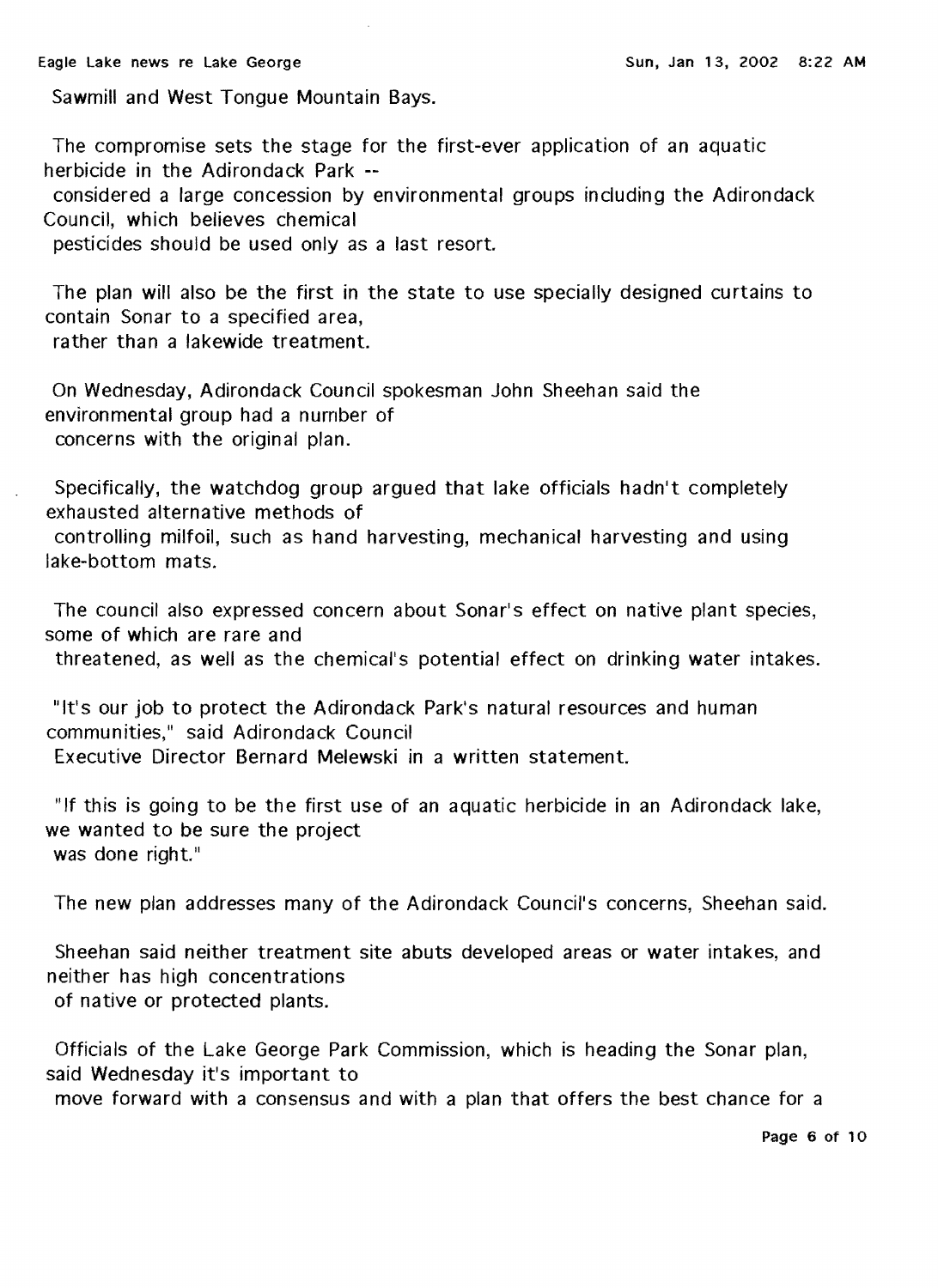long-term solution to the milfoil problem in Lake George.

"Sure, we would have liked to progress with the original proposal," said Mike White, executive director of the Lake George Park Commission. "But, all things considered, it's good to have a consensus that will allow us to move forward in the spring of 2002."

White said the revised plan includes a sophisticated monitoring program that will chart the milfoil's reaction to the

treatments. A long-term management plan will then be compiled to help develop future milfoil management

programs.

But not everyone was happy with the compromise.

Peter Bauer, executive director of the Residents Committee to Protect the Adirondacks, said he doesn't believe the test will offer many answers.

"If we're going to take the risk of using Sonar in Lake George, we should at least learn something from it," he said.

"The demonstration project in this permit will not tell us very much."

Bauer said his group would like to see Sonar use weighed side by side against other control methods including hand-harvesting. That comparison, he said, would give meaningful details on the cost-effectiveness, impact on native species and ability to control milfoil of both methods.

And Russ Ferris, who retired to a lakeside home in Bolton's Sawmill Bay five years ago, said he's disappointed to

hear that his bay has been removed from the list of locations where Sonar will be applied this spring.

Ferris said he suspects Sawmill Bay was removed from the project because of the amount of boat traffic there.

Lake officials would have had to notch the containment curtains to allow boaters to travel in and out of the

treatment zone -- a proposal environmental groups strongly opposed.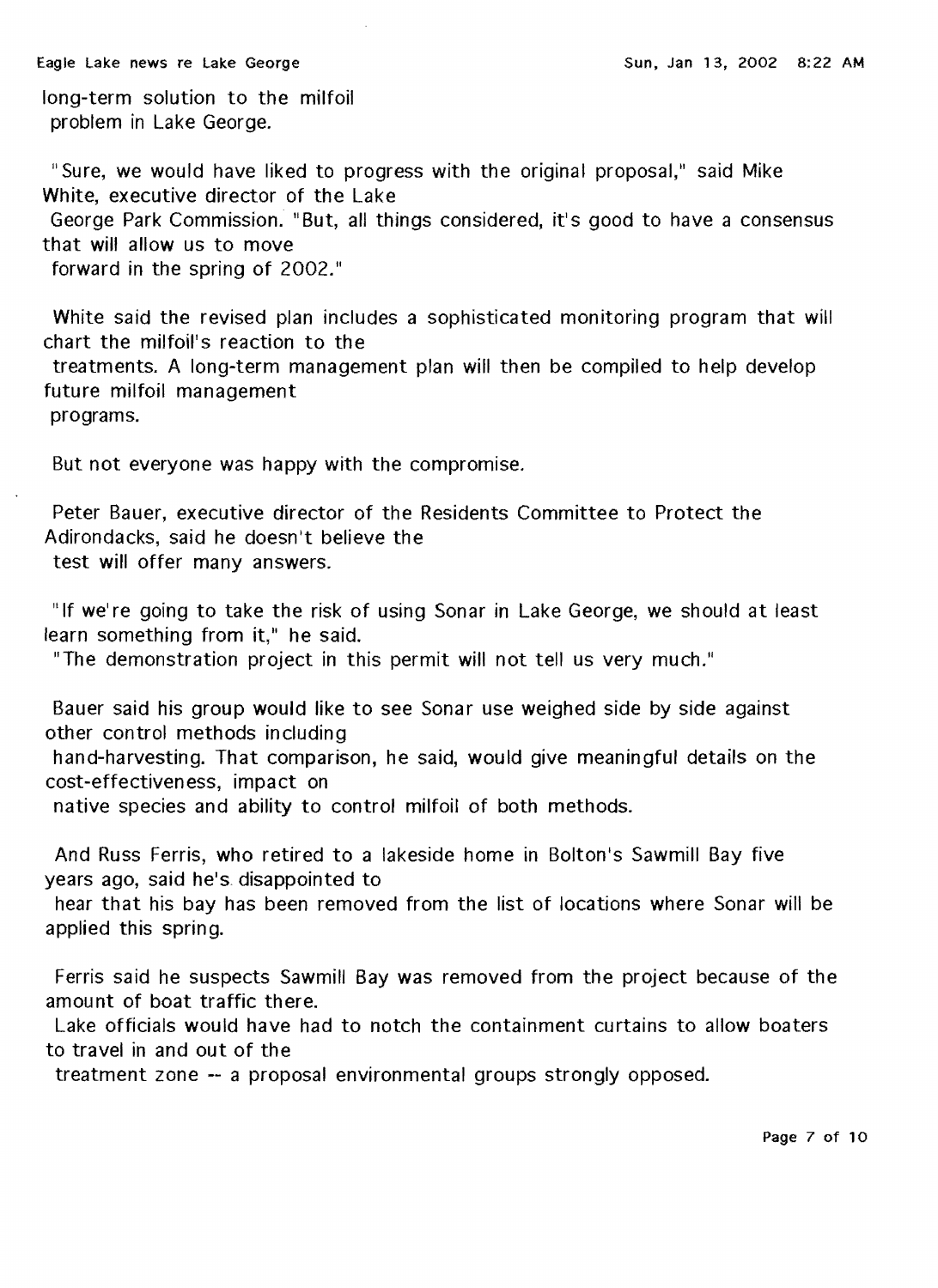But Ferris said Sawmill Bay is heavily infested with milfoil. The invasive plant can tangle on outboard motors and

around the legs of swimmers, devalue lakefront property and harm native fish and plant populations.

"I'm disappointed, but I'd quess that once they find out how effective Sonar is, they will expand the number of

treatment sites and eventually hit Sawmill Bay," he said.

In fact, Park Commission officials said they are planning to submit applications for Sawmill and West Tongue

Mountain bays in the future, but officials declined to say exactly when that might happen.

The compromise was reached in settlement discussions that were part of an adjudicatory hearing that has been going on for the past three months.

Acting on concerns voiced by environmental groups and its own staff, the Adirondack Park Agency voted in July to

delay the lake treatment until the full adjudicatory public hearing was held.

The agreement must still be accepted and permits issued by the Adirondack Park Agency. The issue is expected to

go before APA commissioners on Jan. 11. The project also will require a permit from the state Department of

Environ mental Conservation.

Article ID No. 761

LETTER FROM A VERY INTEREST PERSON.

I WANTED TO TAKE THIS OPPORTUNITY TO VOICE MY CONCERN ABOUT THE SEQUENCE OF EVENTS THAT OCCURRED AT LAKE GEORGE THIS PAST YEAR CONCERNING THE SONAR DEMONSTRATION PROJECT AND WONDERED

HOW YOU, AND OTHERS IN THE ASSOCIATION, FELT ABOUT THESE MATIERS.

AS YOU RECALL, I SPENT 5 YEARS WITH THE LAKE GEORGE AND EAGLE LAKE SOPs ....... I FULLY REALIZE THE CONSIDERABLE ENERGY THAT IT TAKES TO BRING EITHER ONE OF THESE PROJECTS TO FRUITION.

MY 'TAKE' ON THE CURRENT SITUATION WITH THE APA PERMIT APPLICATION IS THAT, LEFT UNCHANGED, THE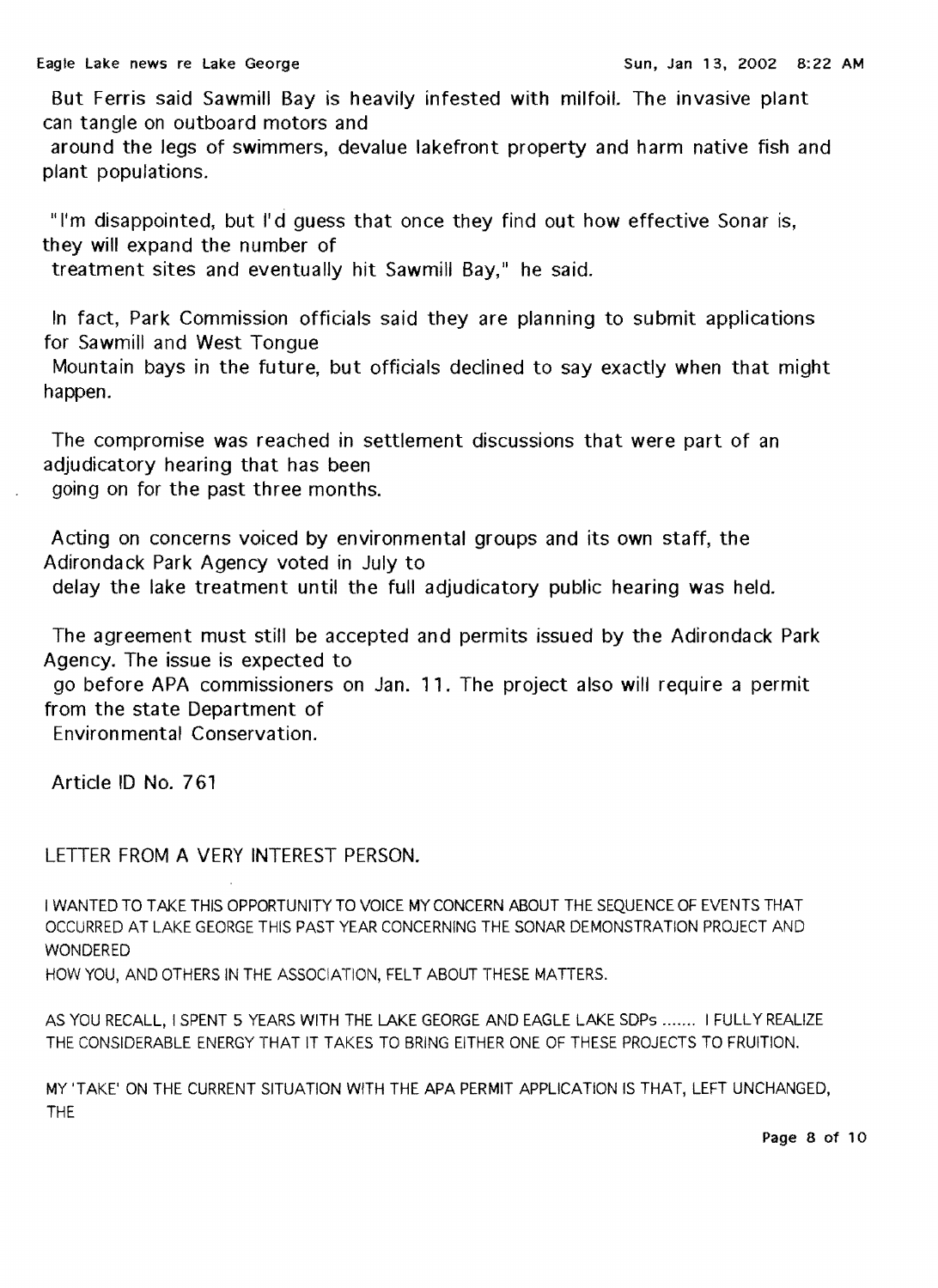'BATTLE' HAS BEEN LOST AND TOO MANY CONCESSIONS WERE GIVEN TO THE APAAND, PARTICULARLY, THE ENVIRONMENTAL GROUP OPPOSED TO THE PROJECT.

TREATMENTS IN LAKE GEORGE WITH LlMNO-CURTAINS IS NO VICTORY IN THE 15+ YEAR BATTLE FOR THE USE

OF SONAR TO TREAT EURASIAN WATER MILFOIL. ITS OBVIOUS THAT THE TECHNIQUE WILL WORK, AND THE TEDIOUS CONDITIONS ATTACHED TO THE PROPOSED PERMIT MAKE THE 3 SMALL TREATMENTS INCREDIBLY MORE

EXPENSIVE THAN THE ORIGINAL PROPOSAL FOR 5 SITES.

THE REAL PROBLEM IS THAT THE LIMNO-CURTAIN SCENARIO ONLY DEFINES THE POTENTIAL TREATMENT FOR A

VERY LIMITED NUMBER OF SITES AT LAKE GEORGE AND PRECLUDES THE SIMILAR WORK PLAN AT THE SITES

THAT REQUIRE MORE IMMEDIATE ATTENTION, I.E., THE LARGE, DENSE BEDS THAT INHABIT NUMEROUS SITES

AND EXTENSIVE SURFACE AREAS THROUGHOUT THE LAKE'S LITTORAL ZONE.

NONE OF THESE CONDITIONS SHOULD EVER HAVE BEEN AGREED TO BETWEEN THE PARTIES, AND I **SINCERELY** 

FEEL THAT THE ONLY REAL OPPONENT TO THE PROJECT WOULD HAVE BEEN 'CUT TO RIBBONS' HAD THE PROCESS GONE TO A HEARING.

SO NOW, LAKE GEORGE IS LEFT WITH A PROJECT THAT MAY, OR MAY NOT, START IN 2002, AND REGARDLESS

OF THE START TIME, THE PERMIT CONDITIONS IMPLY THAT NO OTHER PERMITS FOR SIMILAR TREATMENTS IN

THE PARK WILL BE CONSIDERED (APPROVED) PENDING THE OUTCOME OF THE LAKE GEORGE SOP.

HOW MUCH TIME WILL THIS TAKE, AND WHAT THEN? IF THE TREATMENTS WITH LlMNO-CURTAINS WORK, WILL ANOTHER MULTI-YEAR BATTLE AND EVENTUAL NEGOTIATION ENSUE BEFORE 'SPOT APPLICATIONS' SANS LlMNO-CURTAIN ARE ALLOWED IN LAKE GEORGE?

AND, PROBABLY MOST IMPORTANT IN THIS WHOLE MESS THAT CONTINUES TO DEVELOP........ WHAT IS THE POINT OF HOLDING OTHER LAKES IN THE PARK WITH EW PROBLEMS HOSTAGE TO THE LAKE GEORGE SITUATION?

IF I WAS A MEMBER OF ANY LAKE ASSOCIATION WITHIN THE PARK, I WOULD BE 'MAD AS HELL' AT THE POTENTIAL PERMIT CONDITIONS THAT DEFINE THE LAKE GEORGE PROJECT.

QUITE HONESTLY, I AM GLAD THAT I AM NO LONGER INVOLVED WITH THE LAKE GEORGE SOP. I THINK WHAT HAS HAPPENED IS DISGRACEFUL, NOT TO MENTION, IT IS AN INSULT TO THE SCIENTISTS AND SCIENCE THAT HAS BEEN CONDUCTED AT LAKE GEORGE FOR MANY DECADES.

THE DAY THAT THE LAKE GEORGE PERMIT IS APPROVED, IF LEFT UNCHANGED FROM ITS PRESENT

Page 9 of 10